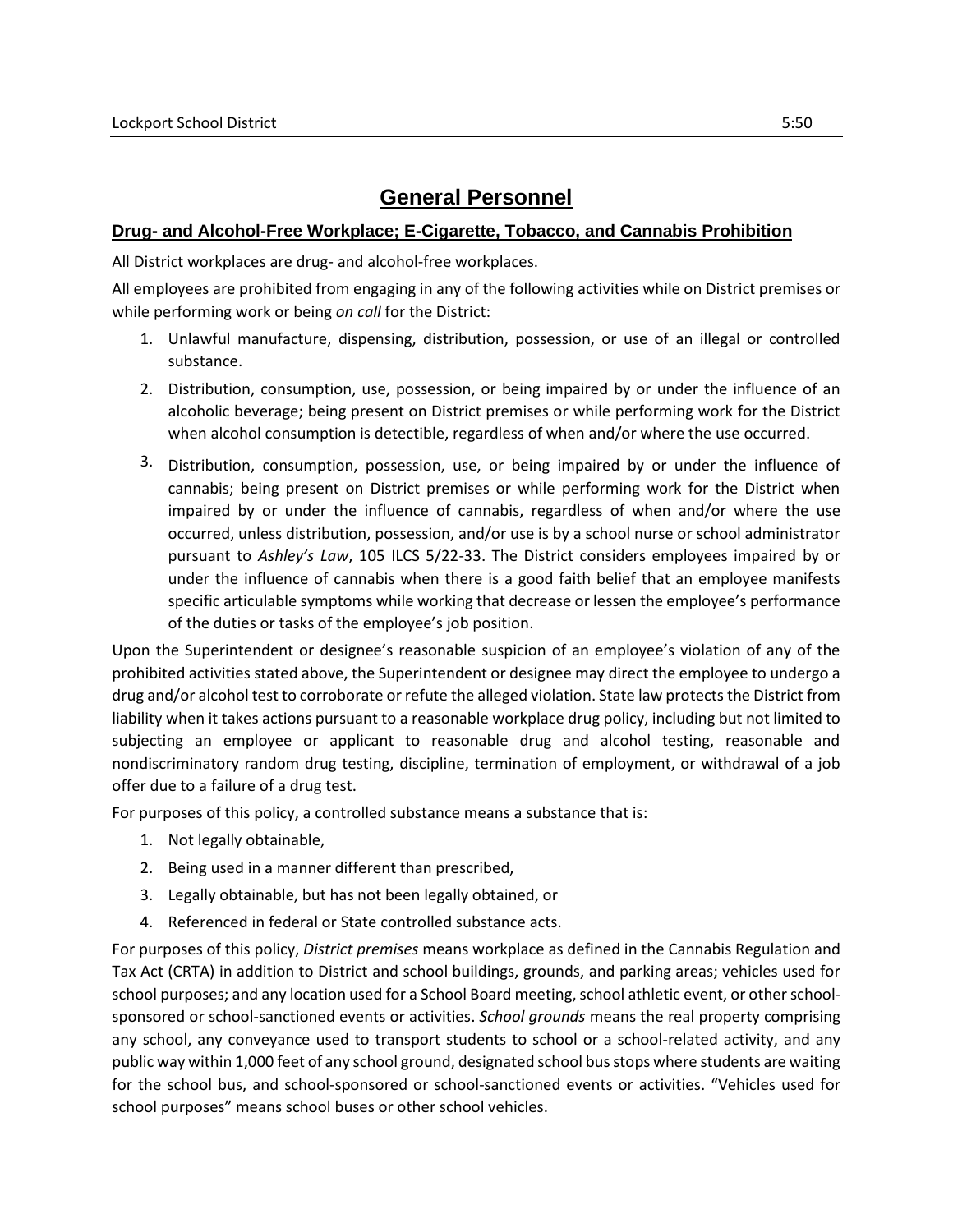As a condition of employment, each employee shall:

- 1. Abide by the terms of this Board policy respecting a drug- and alcohol-free workplace; and
- 2. Notify his or her supervisor of his or her conviction under any criminal drug statute for a violation occurring on the District premises or while performing work for the District, no later than five calendar days after such a conviction.

Unless otherwise prohibited by this policy, prescription and over-the-counter medications are not prohibited when taken in standard dosages and/or according to prescriptions from the employee's licensed health care provider, provided that an employee's work performance is not impaired.

To make employees aware of the dangers of drug and alcohol abuse, the Superintendent or designee shall perform each of the following:

- 1. Provide each employee with a copy of this policy.
- 2. Post notice of this policy in a place where other information for employees is posted.
- 3. Make available materials from local, State, and national anti-drug and alcohol-abuse organizations.
- 4. Enlist the aid of community and State agencies with drug and alcohol informational and rehabilitation programs to provide information to District employees.
- 5. Establish a drug-free awareness program to inform employees about:
	- a. The dangers of drug abuse in the workplace,
	- b. Available drug and alcohol counseling, rehabilitation, re-entry, and any employee assistance programs, and
	- c. The penalties that the District may impose upon employees for violations of this policy.
- 6. Remind employees that policy 6:60, *Curriculum Content*, requires the District to educate students, depending upon their grade, about drug and substance abuse prevention and relationships between drugs, alcohol, and violence.

## E-Cigarette, Tobacco, and Cannabis Prohibition

All employees are covered by the conduct prohibitions contained in policy 8:30, *Visitors to and Conduct on School Property*. The prohibition on the use of e-cigarettes, tobacco, and cannabis products applies both (1) when an employee is on school property, and (2) while an employee is performing work for the District at a school event regardless of the event's location.

*Tobacco* has the meaning provided in 105 ILCS 5/10-20.5b.

*Cannabis* has the meaning provided in the CRTA, 410 ILCS 705/1-10.

*E-Cigarette* is short for electronic cigarette and includes, but is not limited to, any electronic nicotine delivery system (ENDS), electronic cigar, electronic cigarillo, electronic pipe, electronic hookah, vape pen, or similar product or device, and any components or parts that can be used to build the product or device.

## District Action Upon Violation of Policy

An employee who violates this policy may be subject to disciplinary action, including termination. In addition or alternatively, the Board may require an employee to successfully complete an appropriate drug- or alcohol-abuse rehabilitation program.